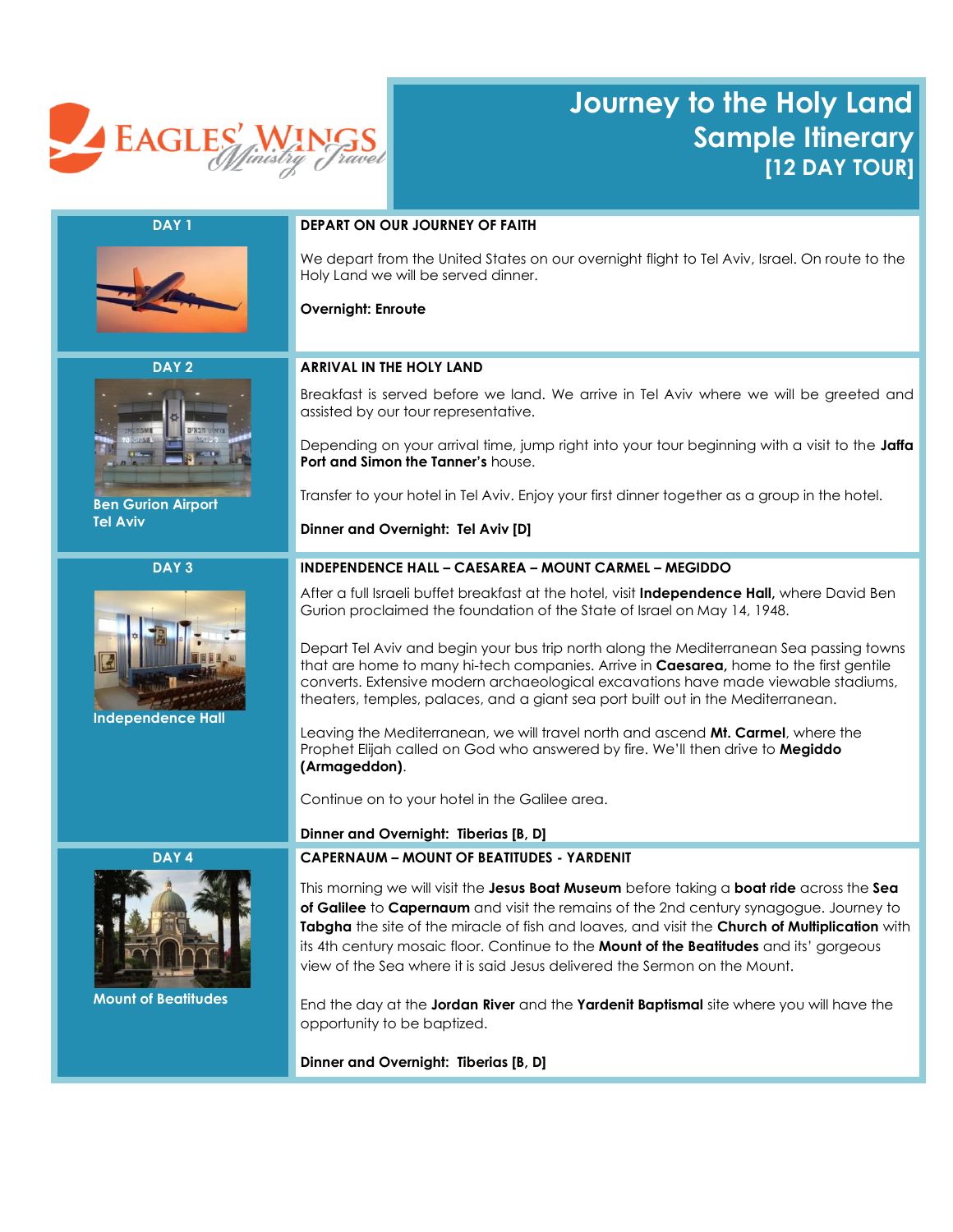#### **DAY 5**



 **Caesarea Philippi**

**DAY 6**



 **Bethlehem**

#### **TEL DAN – CAESAREA PHILIPPI**

Drive towards northern border of Israel to see a completely different part of the Land!! Enjoy the wonderful beauty and archeological sites of **Tel Dan** natural reserves. Travel nearby to **Caesarea Philippi** in the **Golan Heights**; an ancient Roman city located at the southwestern base of [Mount Hermon.](https://en.wikipedia.org/wiki/Mount_Hermon) It was adjacent to a spring, grotto, and related shrines dedicated to the Greek god [Pan.](https://en.wikipedia.org/wiki/Pan_(mythology)) Now nearly uninhabited, Caesarea is an archaeological site.

#### **Dinner and Overnight: Tiberias [B, D]**

#### **FROM THE NORTH TO JERUSALEM – NAZARETH – BETHLEHEM**

Today we depart for Jerusalem with a stop first at **Mary's Well** and then at **Nazareth 1st Century Village,** where you will explore a first-century farm and village presenting the life and teachings of Jesus during his time.

Continue to **Haas Promenade** for a beautiful view of Jerusalem.

From here proceed to **Bethlehem** and visit the **Church of the Nativity.** We will also meet and pray with a Christian Arab congregation who continues to courageously stand strong in their faith in Bethlehem. See the **Shepherds Fields**, which are the fields identified since ancient times with the shepherds who saw the Star of Nativity. At the close of our Bethlehem tour, we will enjoy wonderful shopping at Maher Canawati's Three Arches Shop for olive wood products created in Bethlehem.

Check-in to hotel in Jerusalem.

#### **Dinner and Overnight: Jerusalem [B, D]**

#### **OLD CITY JERUSALEM – GARDEN TOMB**

Today we head to the **Old City of Jerusalem**. We will make an attempt to visit **Temple Mount**. Thereafter, visit the **Western Wall Tunnels**. Proceed to the **Church of All Nations** and to **Mount Zion** to see the tomb of King David and the nearby **Room of the Last Supper**.

Enter the Old City to begin exploring the wonders of Jerusalem. Walk through the **Cardo**, the main street of Jerusalem 2000 years ago. View the Temple Mount and the Western Wall. Walk along the **Via Dolorosa**, where Jesus carried His Cross. Continue to the **Church of the Holy Sepulchre**. No visit to Jerusalem is complete without a walk through the colorful Arab bazaar (a chance to test your negotiating skills).

End the day with a visit to the **Garden Tomb**.

#### **Dinner and Overnight: Jerusalem [B, D]**

#### **QUMRAN – MASADA – DEAD SEA – EIN GEDI**

After enjoying a delicious Israeli breakfast, we will travel south to **Qumran**, the site where the Dead Sea Scrolls were found. Then, tour **Masada**. Ascend by cable car and tour the ancient fortress where the Zealots made their last stand against the Romans in 73 AD. Descend by cable car.

Continue to the **Dead Sea** in the afternoon and enjoy a float in the buoyant waters. Stop at the **Ein Gedi Nature Reserve,** home to beautiful hot springs, fascinating plants and wildlife along with great hiking trails, and where David penned many of his Psalms.

**Dinner and Overnight: Jerusalem [B, D]**

**DAY 8**

 **Masada**